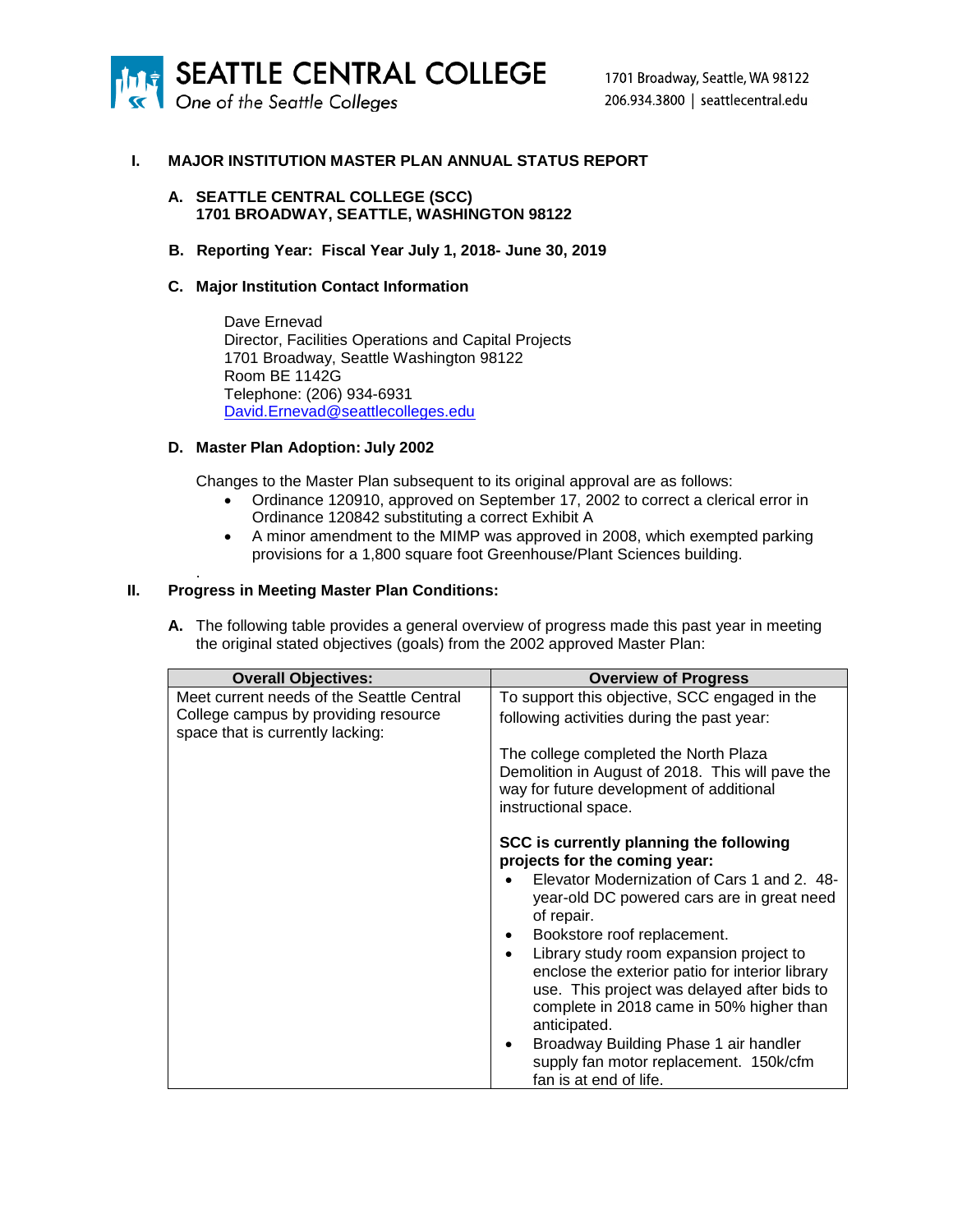|                                                                                    | Broadway Building store front entry point<br>$\bullet$<br>improvements. The doors or heavily worn,<br>and require improvements.<br>Broadway Building Phase 2 skylight water<br>intrusion repairs.<br>SCC has the following projects under<br>construction or recently completed:<br>Energy improvement project to replace the<br>11,000+ lamps in the Broadway Edison<br>building.<br>Switchgear replacement in Broadway<br>Edison Phase 1 building reducing electrical<br>capacity from 10,000 amps to 4,000 amps.<br>Emergency Generator replacement with<br>$\bullet$<br>new switch and fuel tank.<br>New Heat pump from Edison building high<br>$\bullet$<br>efficiency heating.<br>Building envelop sealing for energy<br>$\bullet$<br>efficiency.<br>New 72 Kw solar array on the Broadway<br>$\bullet$<br>Edison phase 2 penthouse roof.<br>Canopy replacement at the Fine Arts<br>$\bullet$<br>Egyptian theater.<br>Elevator Modernization project to refurbish<br>٠<br>Elevator 7.<br>Side sewer repair of the Broadway building.<br>٠<br>Egress fencing for Broadway Edison alcove,<br>$\bullet$<br>and MAC Nagel exit. |
|------------------------------------------------------------------------------------|-----------------------------------------------------------------------------------------------------------------------------------------------------------------------------------------------------------------------------------------------------------------------------------------------------------------------------------------------------------------------------------------------------------------------------------------------------------------------------------------------------------------------------------------------------------------------------------------------------------------------------------------------------------------------------------------------------------------------------------------------------------------------------------------------------------------------------------------------------------------------------------------------------------------------------------------------------------------------------------------------------------------------------------------------------------------------------------------------------------------------------------|
| Provide additional parking to decrease<br>existing parking deficits                | During the past year, SCC did not take any<br>actions to provide additional parking on campus.<br>However, the college continues to manage its<br>parking challenges through its commuter trip<br>reduction plan.                                                                                                                                                                                                                                                                                                                                                                                                                                                                                                                                                                                                                                                                                                                                                                                                                                                                                                                 |
|                                                                                    | The college is currently working with the City of<br>Seattle to determine if the requirements for<br>additional parking can be modified or removed<br>from the MIMP through a Minor Amendment.<br>The goal would be to coordinate the plan with<br>Seattle Municipal Code SMC23.54.016                                                                                                                                                                                                                                                                                                                                                                                                                                                                                                                                                                                                                                                                                                                                                                                                                                            |
| Provide technology opportunities and help<br>to remove student time/place barriers | SCC continues to support this objective through<br>its many online IT applications, its e-learning<br>programs, and hybrid course offerings that can<br>be completed through both online and<br>classroom.                                                                                                                                                                                                                                                                                                                                                                                                                                                                                                                                                                                                                                                                                                                                                                                                                                                                                                                        |
| Provide more flexible and competency-<br>based courses/programs                    | SCC has continued to evaluate course offerings<br>to ensure that this goal is met. Faculty members<br>have the ability to submit new course offerings<br>via an electronic system. Submissions<br>automatically flow to various individuals and<br>committees for review and approval. The on-line<br>review and approval process has dramatically<br>reduced the time from submission to final                                                                                                                                                                                                                                                                                                                                                                                                                                                                                                                                                                                                                                                                                                                                   |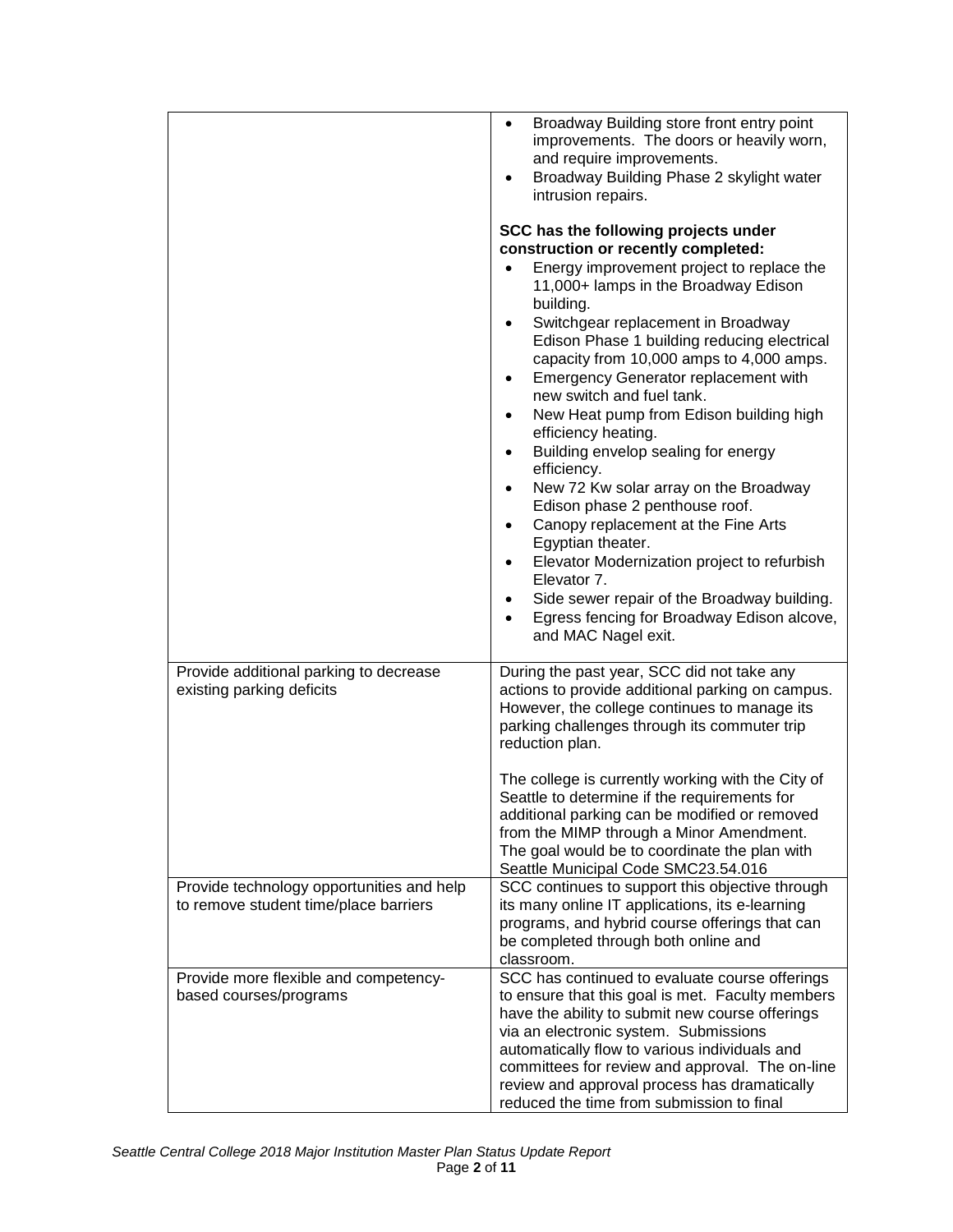|                                                                                                               | approval and ultimate course availability to<br>students.                                                                                                                                                                                                                                                                                                                                                                                                                                                                                                                                                                                                                                                                                                                                                                                                                                                        |
|---------------------------------------------------------------------------------------------------------------|------------------------------------------------------------------------------------------------------------------------------------------------------------------------------------------------------------------------------------------------------------------------------------------------------------------------------------------------------------------------------------------------------------------------------------------------------------------------------------------------------------------------------------------------------------------------------------------------------------------------------------------------------------------------------------------------------------------------------------------------------------------------------------------------------------------------------------------------------------------------------------------------------------------|
| Develop closer partnerships with business,<br>industry, community, K-12 and other<br>educational institutions | Over the past year, SCC has continued to be<br>actively involved in building partnerships.<br>Among others, SCC has representatives on the<br>following:                                                                                                                                                                                                                                                                                                                                                                                                                                                                                                                                                                                                                                                                                                                                                         |
|                                                                                                               | The Capitol Hill Chamber of Commerce<br>$\bullet$<br>Board<br>The Capitol Hill Eco District Committee<br>$\bullet$<br>The Capitol Hill Champion Steering<br>$\bullet$<br>Committee<br>The Capitol Hill Business Improvement<br>$\bullet$<br>Association<br>The Broadway Improvement Association<br>$\bullet$<br>One Center City-a collaboration between<br>$\bullet$<br>the Downtown Seattle Association, SDOT,<br>King County Metro, and Sound Transit to<br>develop a comprehensive, 30-year plan for<br>how people will commute to, from and within<br>Seattle's downtown neighborhoods<br>Seattle Major Institutions Group<br>Seattle Art Museum Board of Directors<br>$\bullet$<br>Alliance for Education Board of Directors<br>$\bullet$<br>NWAPPA - a physical plant administrators<br>$\bullet$<br>group that provides ties to Seattle University,<br>University of Washington and K-12<br>institutions. |
|                                                                                                               | SCC representatives also participate in local and<br>regional groups who are committed to ensuring<br>that all of our residents are healthy, happy and<br>well-educated:                                                                                                                                                                                                                                                                                                                                                                                                                                                                                                                                                                                                                                                                                                                                         |
|                                                                                                               | Downtown Seattle Association (DSA)<br>$\bullet$<br>Seattle Chamber of Commerce<br>$\bullet$<br>Seattle College Access Network (SCAN)<br>$\bullet$<br>The Road Map Project                                                                                                                                                                                                                                                                                                                                                                                                                                                                                                                                                                                                                                                                                                                                        |
|                                                                                                               | SCC continues to develop relationships in<br>conjunction with its allied health programs in the<br>Pacific Tower and on its main campus on Capitol<br>Hill. These include:                                                                                                                                                                                                                                                                                                                                                                                                                                                                                                                                                                                                                                                                                                                                       |
|                                                                                                               | College Access Now (CAN)<br>Neighborhood House<br>Seattle Education Access (SEA)<br>City Light (student bill mitigation)<br><b>Pacific Tower Partners</b><br>NeighborCare<br>FareStart<br>٠                                                                                                                                                                                                                                                                                                                                                                                                                                                                                                                                                                                                                                                                                                                      |
|                                                                                                               | <b>College Success Foundation</b><br>٠<br><b>Pacific Medical Centers</b>                                                                                                                                                                                                                                                                                                                                                                                                                                                                                                                                                                                                                                                                                                                                                                                                                                         |
| <b>Specific Objectives:</b>                                                                                   | <b>Overview of Progress</b>                                                                                                                                                                                                                                                                                                                                                                                                                                                                                                                                                                                                                                                                                                                                                                                                                                                                                      |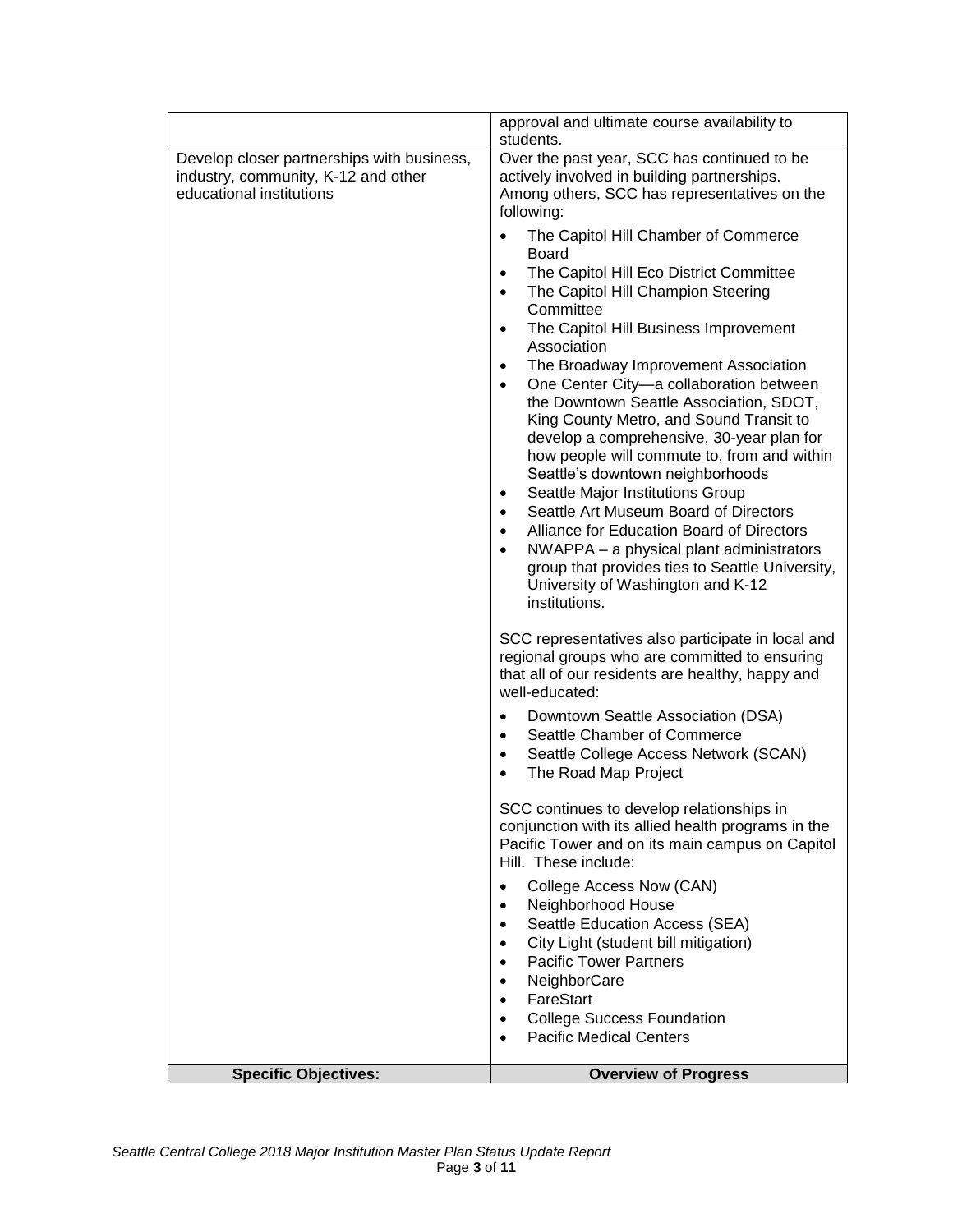| Decentralize technology/computer labs                                                                                                                                                      | The use of technology and computer labs as a<br>method to decentralize access to IT resources is<br>effectively complete.                                                                                                                                                                                                                                                                                                                                                                                                                                                                                                                |
|--------------------------------------------------------------------------------------------------------------------------------------------------------------------------------------------|------------------------------------------------------------------------------------------------------------------------------------------------------------------------------------------------------------------------------------------------------------------------------------------------------------------------------------------------------------------------------------------------------------------------------------------------------------------------------------------------------------------------------------------------------------------------------------------------------------------------------------------|
|                                                                                                                                                                                            | Hardware/software support and IT security for<br>the labs are more centralized with an effort to<br>consolidate IT staff and organization structure<br>under the District umbrella for efficiency and to<br>assure consistent service. Scheduling of all the<br>labs has now become centralized to promote<br>transparency and utilization maximization. The<br>instructional software decisions, are made by<br>asks from faculty and then tested within the<br>centralized environment for usage.                                                                                                                                      |
| Provide space for multi-media<br>communications                                                                                                                                            | SCC recognizes the importance of multi-media<br>capabilities and have now implemented them in<br>virtually all of the classrooms. Many of the<br>conference rooms also have multi-media<br>presentation capability with a few conference<br>rooms also having remote video conferencing<br>capability.                                                                                                                                                                                                                                                                                                                                   |
|                                                                                                                                                                                            | As a matter of routine, a portion of the multi-<br>media and communications equipment is<br>updated each year to keep pace with changing<br>technology advancements.                                                                                                                                                                                                                                                                                                                                                                                                                                                                     |
| Create a broad performing arts center                                                                                                                                                      | SCC continues to develop programs in support<br>of this objective. Utilization of the Broadway<br>Performance Hall, the Erickson Theater, and the<br>Fine Arts buildings will continue to evolve over<br>time. The college has begun planning for a<br>major renovation of the Broadway Performance<br>Hall. The building has over 40 years since being<br>renovated, and initial planning will not continue to<br>provide a performance hall space. The<br>renovation will make way for additional library<br>and basic skills labs, areas currently<br>representing high need by State Community and<br>Technology College leadership. |
| Integrate related nearby initiatives (RTA<br>transit station, parking, neighborhood plans,<br>reservoir cover, Bobby Morris playfields,<br>business district improvement, and<br>housing). | SCC did not take any further action over the past<br>year relative to the items listed in this objective.<br>However, SCC continues to finalize negotiations<br>with Sound Transit regarding acquiring Site-D.<br>Discussions include potential for student,<br>affordable, and or workforce housing.                                                                                                                                                                                                                                                                                                                                    |
| Explore partnerships with the City and<br>private interests for mutually beneficial<br>projects, given state funding uncertainty and<br>shifts                                             | SCC continued to explore potential partnerships<br>with various developers in regard to the<br>acquisition and development of Sound Transit<br>TOD Site D."                                                                                                                                                                                                                                                                                                                                                                                                                                                                              |
|                                                                                                                                                                                            | SCC collaborated with Seattle City Light, the<br>Washington State Department of Commerce, to<br>receive over \$800k in grants for the energy<br>project now almost complete.                                                                                                                                                                                                                                                                                                                                                                                                                                                             |
| Address community access to facilities after<br>hours and operational concerns                                                                                                             | In order to address reductions in operational<br>funding, the college no longer provides 24 X 7                                                                                                                                                                                                                                                                                                                                                                                                                                                                                                                                          |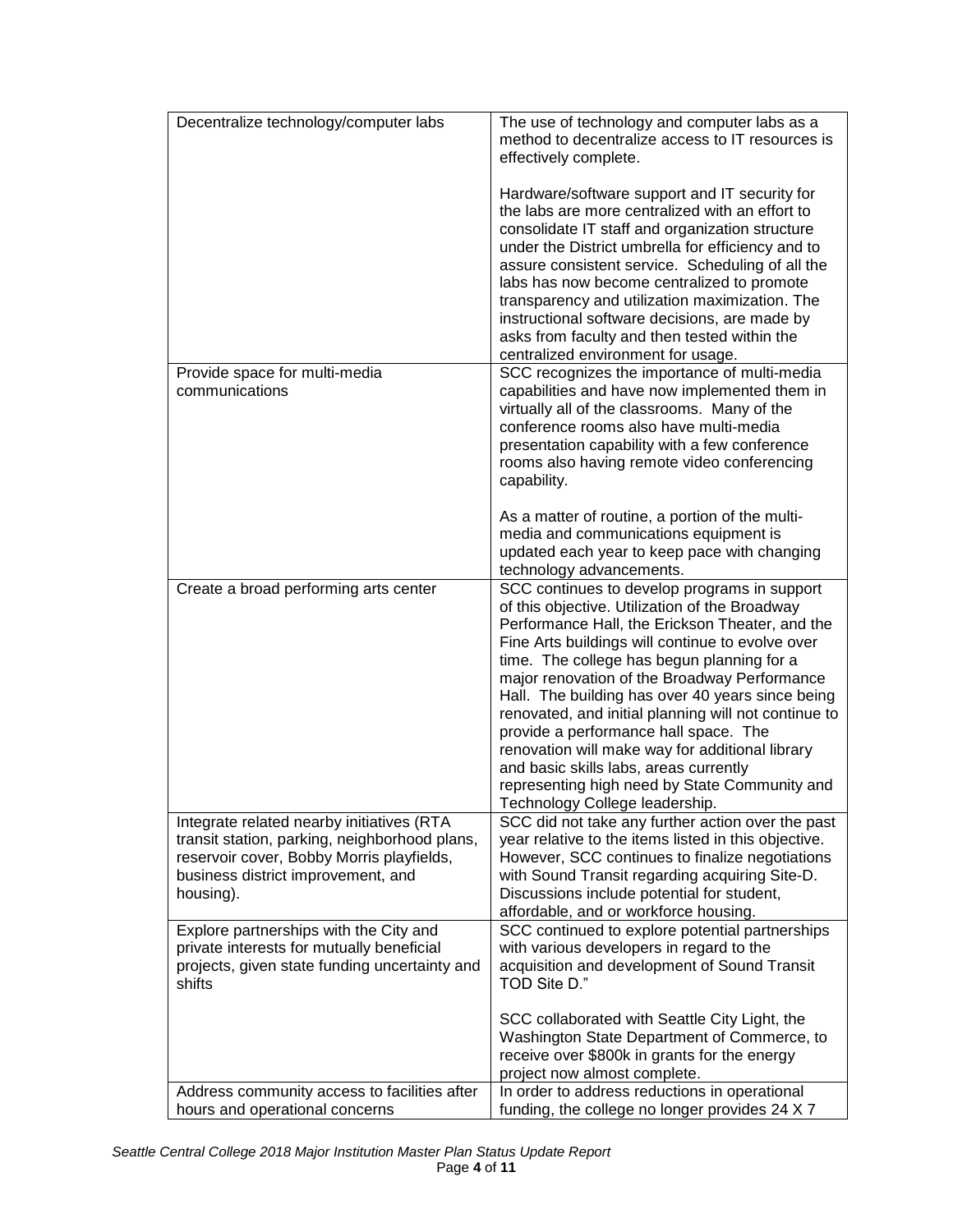|                                                                                                                                                                                                 | security coverage. This reduction led to<br>"mothballing" of the emergency call station<br>system around campus.                                                                                                                                                                                                                                                                                                                                                                                                                                                                    |
|-------------------------------------------------------------------------------------------------------------------------------------------------------------------------------------------------|-------------------------------------------------------------------------------------------------------------------------------------------------------------------------------------------------------------------------------------------------------------------------------------------------------------------------------------------------------------------------------------------------------------------------------------------------------------------------------------------------------------------------------------------------------------------------------------|
|                                                                                                                                                                                                 | The emergency call stations in the Fine Arts<br>Building (one in entry lobby and one on 4 <sup>th</sup> floor<br>lobby) remain active. CCTV camera coverage<br>was not impacted by these changes.                                                                                                                                                                                                                                                                                                                                                                                   |
|                                                                                                                                                                                                 | SCC completed and RFP and will begin to<br>implement a 'One-Card' program. Students,<br>Faculty, and staff will get ID cards that are also<br>access cards. All buildings will have a primary<br>public entrance unlocked during business hours.<br>All other building doors will be locked. This will<br>allow the perimeter of our buildings to be access<br>controlled, reducing transient and drug user<br>access to the building. The result will be cleaner<br>and safer facilities for all, while maintaining<br>community access where resources are in close<br>proximity. |
| Create a new facility at the north end of the<br>campus that can function separately                                                                                                            | SCC remains in negotiations with Sound Transit<br>to purchase "Site-D", located just north of the<br>SCC property line. Such a purchase would<br>support this objective.                                                                                                                                                                                                                                                                                                                                                                                                            |
|                                                                                                                                                                                                 | The North Plaza building was recently<br>demolished. This is a first step toward creating<br>space for the new facility. Negotiations are very<br>near to completion with Sound Transit.                                                                                                                                                                                                                                                                                                                                                                                            |
| Comprehensively resolve parking needs<br>and transportation management                                                                                                                          | Over the past year, SCC sustained its efforts to<br>manage its parking and transportation<br>challenges through strong support of its<br>Transportation Management Plan.                                                                                                                                                                                                                                                                                                                                                                                                            |
|                                                                                                                                                                                                 | The college is currently working with the City of<br>Seattle to determine if the requirements for<br>additional parking can be modified or removed<br>from the MIMP through a Minor Amendment.<br>The goal would be to coordinate the plan with<br>Seattle Municipal Code SMC23.54.016                                                                                                                                                                                                                                                                                              |
| Provide parking for oversize vehicles<br>(buses, vans, and service trucks)                                                                                                                      | SCC made no changes relative to this objective<br>during the past year. Demand for oversize<br>parking has been minimal and SCC has been<br>able to accommodate the few requests in the<br>north parking lot.                                                                                                                                                                                                                                                                                                                                                                       |
| <b>Further Objectives:</b>                                                                                                                                                                      | <b>Overview of Progress</b>                                                                                                                                                                                                                                                                                                                                                                                                                                                                                                                                                         |
| Continue to be a part of the local<br>community. More specifically, an objective is<br>to be generally consistent with the recently<br>adopted Pike/Pine and Capitol Hill<br>neighborhood plans | Over the past year, SCC has continued to be<br>actively involved in the community. It has<br>representatives serving on the following:<br>The Capitol Hill Chamber of Commerce<br><b>Board</b><br>The Capitol Hill Eco District Steering<br>٠<br>Committee                                                                                                                                                                                                                                                                                                                          |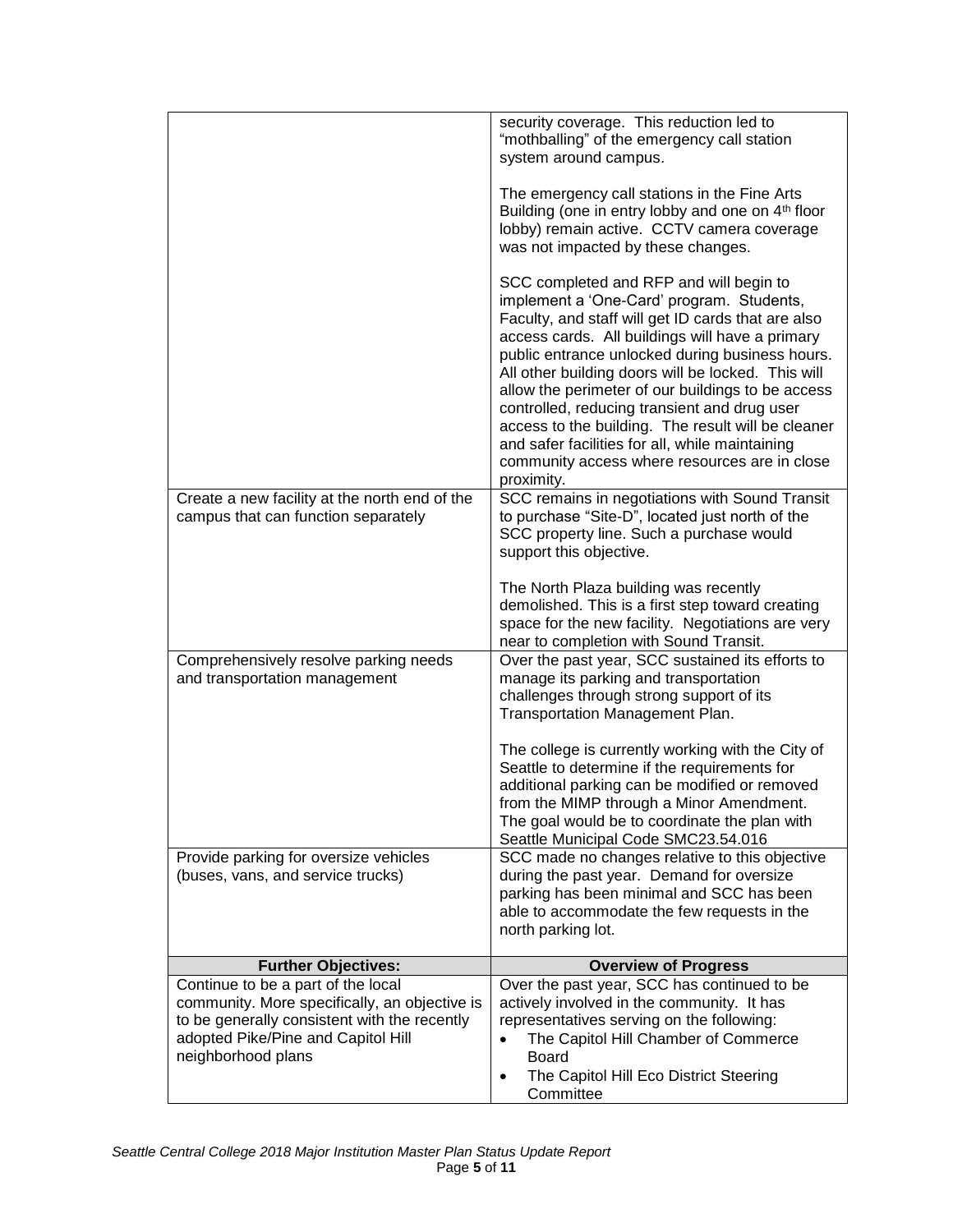|                                                                                                                            | The Champion Steering Committee<br>The Broadway Improvement Association<br>The Capitol Hill Eco-District                                                                                                    |
|----------------------------------------------------------------------------------------------------------------------------|-------------------------------------------------------------------------------------------------------------------------------------------------------------------------------------------------------------|
| An objective of the master plan is to satisfy<br>the requirements of the Major Institutions<br>Policies and Land Use Code. | SCC is a member of the Seattle Major<br>Institutions group and continues to be an active<br>participant on sub-committees of the group to<br>review and evaluate improvements to the<br>policies and codes. |

**B.** The following table contains the recommended conditions for the Major Institution Master Plan entered by Anne Watanabe, Deputy Hearing Examiner on February 22, 2002. The table also provides a brief narrative statement about the progress SCC made towards compliance this past year.

| <b>Recommended Conditions</b>                                                                                                                                                                                                                                                                                                                                                                                                                  | <b>Compliance Progress</b>                                                                                                                                                                                                                                                                                                          |
|------------------------------------------------------------------------------------------------------------------------------------------------------------------------------------------------------------------------------------------------------------------------------------------------------------------------------------------------------------------------------------------------------------------------------------------------|-------------------------------------------------------------------------------------------------------------------------------------------------------------------------------------------------------------------------------------------------------------------------------------------------------------------------------------|
| 1. The Seattle Central College Major<br>Institution Master Plan boundary shall be<br>expanded to include all areas south of E.<br>Pine St., which they currently own (to<br>include the South Annex, the Masonic<br>Temple, and Motor Pool lot Broadway E.).                                                                                                                                                                                   | SCC has made no changes in MIMP boundary<br>during the past year, consequently this condition<br>remains under "full compliance". Changes to the<br>boundary will be proposed during submission of<br>a new Major Institution Master Plan.<br>The college will begin to actively pursue creation<br>of a new MIMP in 2019.          |
| 2. Areas of Major Institution Overlay for<br>SCC south of E. Pine St. shall be limited in<br>height to the 65-foot limit allowed in the<br>underlying zoning. If this height limit is<br>changed in the future so too should the<br>potential height of SCC development in the<br>area.                                                                                                                                                        | This condition remains in "full compliance".<br>Future changes to the height limits would likely<br>be reviewed for potential inclusion should the<br>college move forward with a new Major Institution<br>Master Plan.                                                                                                             |
| 3. Landscaping shall be incorporated into<br>any areas along Harvard Ave. developed or<br>redeveloped by the College and shall be in<br>a form which complements both the<br>institution and neighboring residential areas.                                                                                                                                                                                                                    | This condition remains in "full compliance". SCC<br>performed no development or redevelopment<br>work along Harvard during the past year.                                                                                                                                                                                           |
| 4. At the time of the Master Use Permit<br>application for the development of the<br>proposed Technology Center, a traffic study<br>shall be conducted in consultation with the<br>SCC Standing Advisory Committee and<br>appropriate City of Seattle officials and a<br>vehicle access shall be designed and<br>conditioned in a way which both meets the<br>need of SCC and minimizes impacts to the<br>surrounding community.               | This condition remains in "full compliance". SCC<br>did not perform any further work on the<br>previously proposed Technology Center. A<br>preliminary traffic study was conducted as part of<br>internal master planning work. Further studies<br>will likely be completed as development plans of<br>the north campus take place. |
| 5. SCC buildings south of E. Pine St. and<br>along Broadway north of the existing main<br>campus buildings shall be designed to fit<br>well with the commercial and pedestrian<br>context of the surrounding areas. To this<br>end, a human scale is to be developed at<br>sidewalk level. Buildings shall have a<br>commercial appearance, be close to the<br>sidewalks and have a high level of<br>transparency, with highly visible entries | This condition remains in "full compliance".<br>Items of interest:<br>Mill Creek leased the 907 E Pine St<br>building as a construction office for the<br>Bonney Watson replacement.<br>The demolition of the North Plaza<br>$\bullet$<br>Building was completed.                                                                   |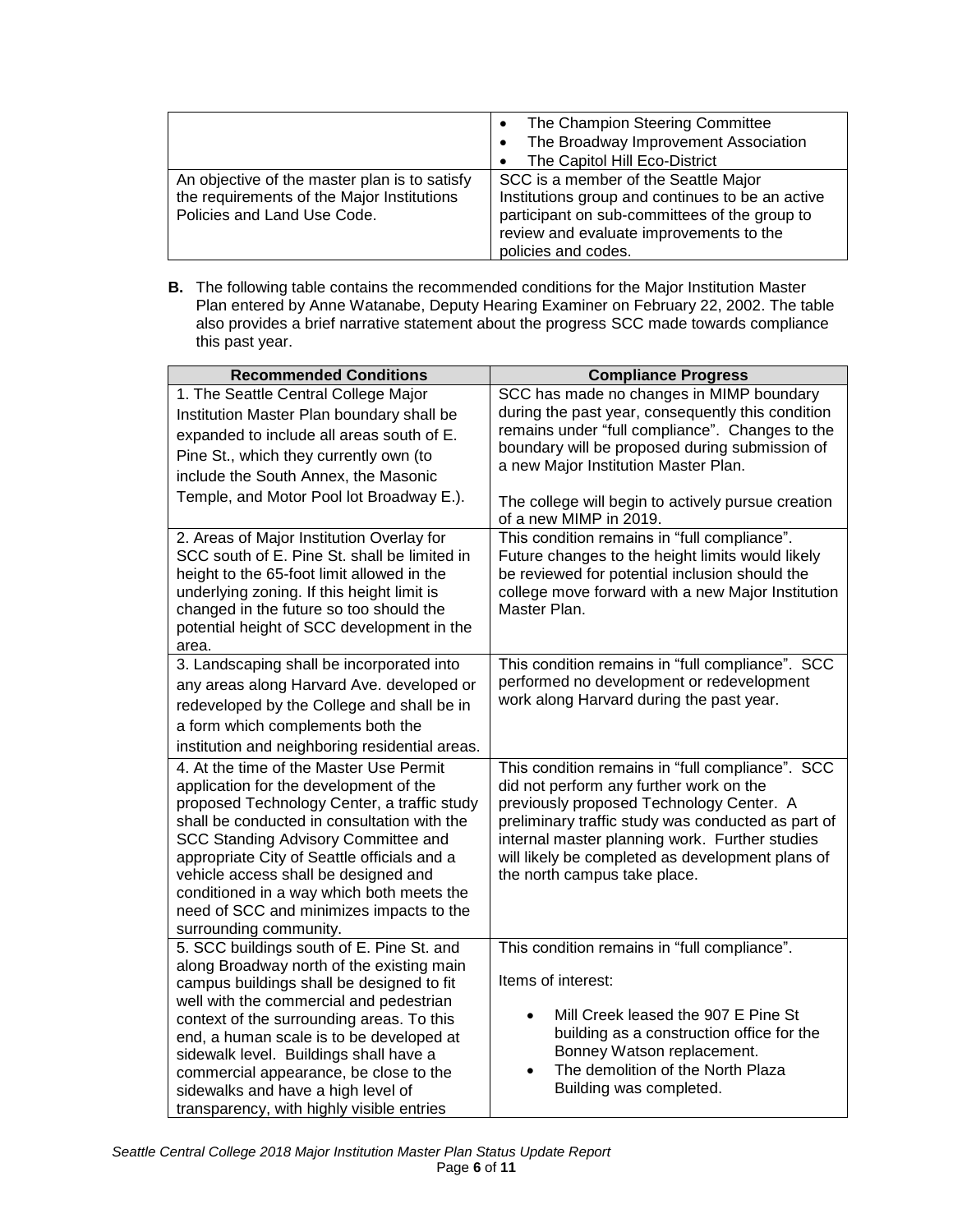| directly accessible from the public sidewalk<br>realm. Materials used for windows, walls<br>and other elements and architectural<br>patterns (spacing of windows and support<br>columns and overall architectural styles)<br>shall be drawn from the context of<br>immediately surrounding area and from the<br>Pike/Pine area.                                                                                                                                                                                                                                                                                                                                                                                                                                                                                                                                                                                        | The Site D negotiation includes sale of<br>$\bullet$<br>the South Plaza and Atlas buildings.<br>This will remove the college from<br>property ownership on Broadway south<br>of E Pine St.                                                                                                                                                                                                                                                                                                                                        |
|------------------------------------------------------------------------------------------------------------------------------------------------------------------------------------------------------------------------------------------------------------------------------------------------------------------------------------------------------------------------------------------------------------------------------------------------------------------------------------------------------------------------------------------------------------------------------------------------------------------------------------------------------------------------------------------------------------------------------------------------------------------------------------------------------------------------------------------------------------------------------------------------------------------------|-----------------------------------------------------------------------------------------------------------------------------------------------------------------------------------------------------------------------------------------------------------------------------------------------------------------------------------------------------------------------------------------------------------------------------------------------------------------------------------------------------------------------------------|
| 6. Within the entire MIMP boundary, use<br>limitations, derived from underlying zoning<br>shall not apply to SCC buildings when they<br>are replaced by SCC uses (except as<br>required by SMC 23.69.008 or successor<br>sections). In all areas within the MIMP<br>(whether or not designated as pedestrian<br>zones) uses at the ground level, across<br>streets from commercial zones and adjacent<br>to surrounding streets shall, to the greatest<br>extent reasonably possible, be those of the<br>College which are most commercial or<br>customer service in nature such as, but not<br>limited to, reception, retail, food service, and<br>educational programs which are<br>commercial-like (i.e. cosmetology) or to<br>those uses which would be visually<br>interesting from the public realm and are of<br>a kind where public observation would not<br>be harmful to the educational purpose<br>therein. | This condition remains in "full compliance".<br>During the past year, SCC performed no work<br>that would affect this condition.                                                                                                                                                                                                                                                                                                                                                                                                  |
| 7. New development along Harvard Ave.<br>shall create a sidewalk environment along<br>Harvard Ave., which incorporates setbacks,<br>and landscaping designed to be compatible<br>with and to transition into the Mid-rise (MR)<br>residential zoning along the eastern side of<br>that street.                                                                                                                                                                                                                                                                                                                                                                                                                                                                                                                                                                                                                         | This condition remains in "full compliance".<br>During the past year, SCC performed no work<br>that affected this condition.                                                                                                                                                                                                                                                                                                                                                                                                      |
| 8. The mid-block pedestrian crossing<br>between Harvard Ave. and Broadway, at<br>the former E. Howell St. right-of-way, shall<br>remain available for general public use to<br>the greatest extent possible and consistent<br>with security and programmatic needs of<br>SCC.                                                                                                                                                                                                                                                                                                                                                                                                                                                                                                                                                                                                                                          | This condition remains in "full compliance".<br>During the past year, the mid-block pedestrian<br>crossing remained open and available for<br>general public use.<br>SCC will work with City Staff to mitigate impacts<br>that may occur during the planned demolition of<br>the North Plaza Building, which abuts the former<br>E. Howell St. right-of-way.<br>Development by Mill Creek at the Bonney<br>Watson site will impact pedestrian access. Mill<br>Creek will commit to keeping access as<br>unobstructed as possible. |
| 9. New structures and additions shall be<br>designed with architectural measures to<br>minimize height, bulk and scale impacts on<br>surrounding properties to the greatest<br>extent practicable.                                                                                                                                                                                                                                                                                                                                                                                                                                                                                                                                                                                                                                                                                                                     | This condition remains in "full compliance".<br>During the past year, SCC did not build any new<br>structures or additions.                                                                                                                                                                                                                                                                                                                                                                                                       |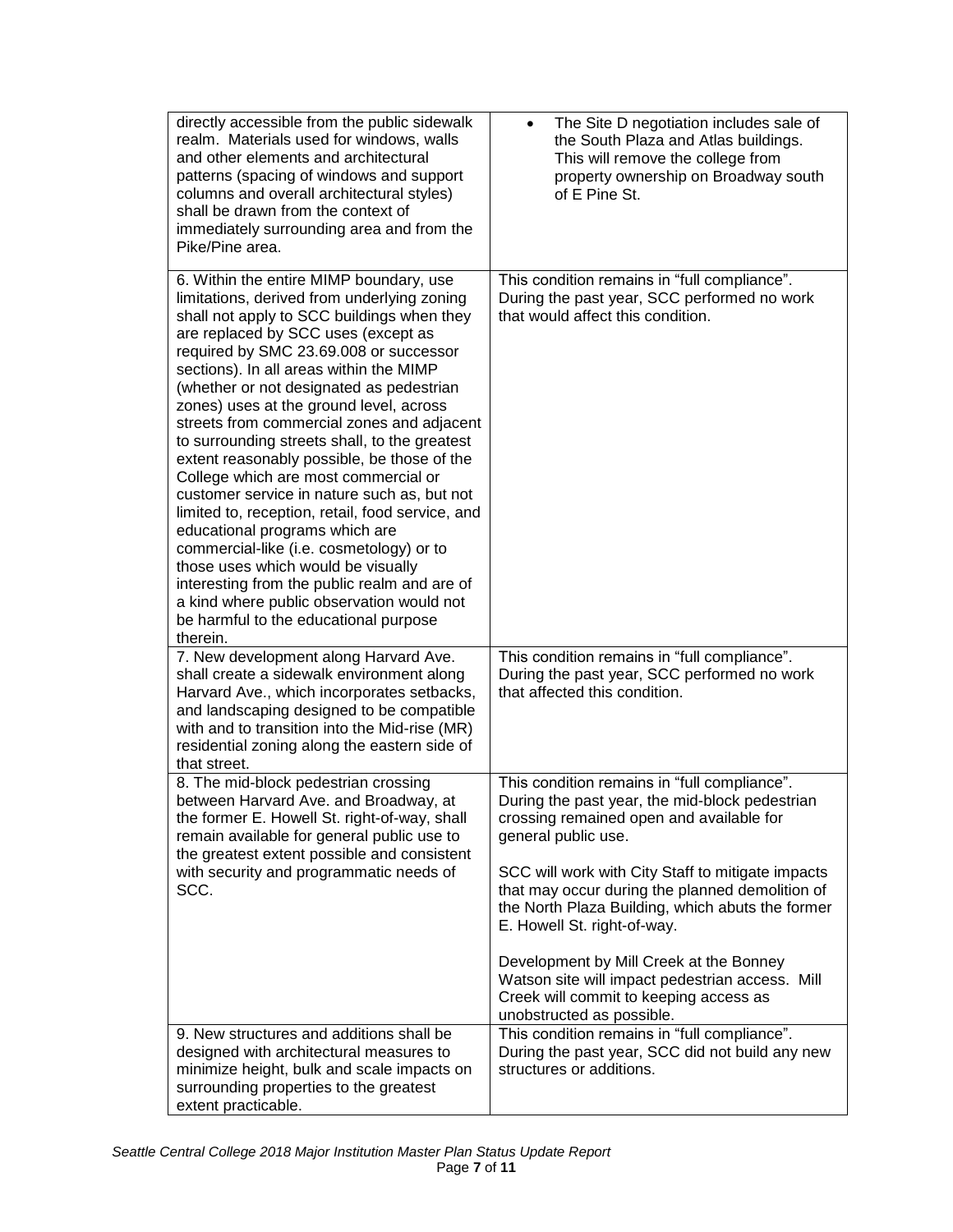| 10. The MIMP shall be written to clearly<br>state that the Seattle Land Use Code<br>standards for structure setbacks on the<br>perimeter of an MIO District existing at the<br>time of development permit application are<br>intended to apply.                                                                                                                                                                                                         | This condition remains in "full compliance".<br>There were no amendments to the MIMP during<br>the past year.                                                                                                                                                                     |
|---------------------------------------------------------------------------------------------------------------------------------------------------------------------------------------------------------------------------------------------------------------------------------------------------------------------------------------------------------------------------------------------------------------------------------------------------------|-----------------------------------------------------------------------------------------------------------------------------------------------------------------------------------------------------------------------------------------------------------------------------------|
| 11. The MIMP shall contain a provision that<br>nighttime lighting of all outdoor pedestrian<br>areas on the SCC campus, new, existing or<br>remodeled, shall be maintained at a level<br>consistent with that established for public<br>sidewalks in the regulations and practices of<br>the Seattle Transportation Department<br>("SeaTran"). That level, for sidewalks not<br>adjacent to roadways, is expressed at this<br>time as two foot candles. | The status of this condition is unknown. Lighting<br>level studies were conducted during the past<br>year at the North Plaza area following demolition<br>of the North Plaza. Lighting levels did not meet<br>minimum requirements, and additional lighting is<br>being procured. |
| 12. SCC shall preserve the historic<br>character of the north and west facades and<br>the lobby of the Masonic Temple building.                                                                                                                                                                                                                                                                                                                         | This condition remains in "full compliance" (the<br>college no longer refers to the building as the<br>"Masonic Temple"). During the past year, SCC<br>made minor changes to the lobby of the "Fine                                                                               |
|                                                                                                                                                                                                                                                                                                                                                                                                                                                         | Arts Building". This was to support drainage for<br>the new canopy construction.                                                                                                                                                                                                  |
| 13. Upon remodel and/or expansion of the<br>existing parking garage, the college shall<br>retain existing and incorporate new<br>landscaping along street frontages.                                                                                                                                                                                                                                                                                    | This condition remains in "full compliance".<br>During the past year, SCC performed no<br>remodeling or expansion of the existing parking<br>garage.                                                                                                                              |

## **III. Major Institution Development Activity Initiated or Under Construction Within the MIO Boundary During the Reporting Period.**

# **A. Development Activity Initiated or Under Construction (Non-Leased Activity)**

- 1. Energy improvement project to replace the 11,000+ lamps in the Broadway Edison building
- 2. Switchgear replacement in Broadway Edison Ph 1 building reducing electrical capacity from 10000 amps to 4000 amps
- 3. Emergency Generator replacement with new switch and fuel tank.
- 4. New Heat pump from Edison building high efficiency heating
- 5. Building envelop sealing for energy efficiency.
- 6. New 72 Kw solar array on the Broadway Edison phase 2 penthouse roof
- 7. Canopy replacement at the Fine Arts Egyptian theater
- 8. South Stack Restroom project to renovate 6 Broadway Edison Restrooms
- 9. Elevator Modernization project to refurbish Elevator 7
- 10. North Plaza Demolition
- 11. Edison Flood Restoration
- 12. Wood Technology water intrusion resolutions.
- 13. Side Sewer repair and replacement for the Broadway Edison building
- 14. Egress fencing at exterior exit alcoves for Broadway Edison building and Mitchell Activity Center.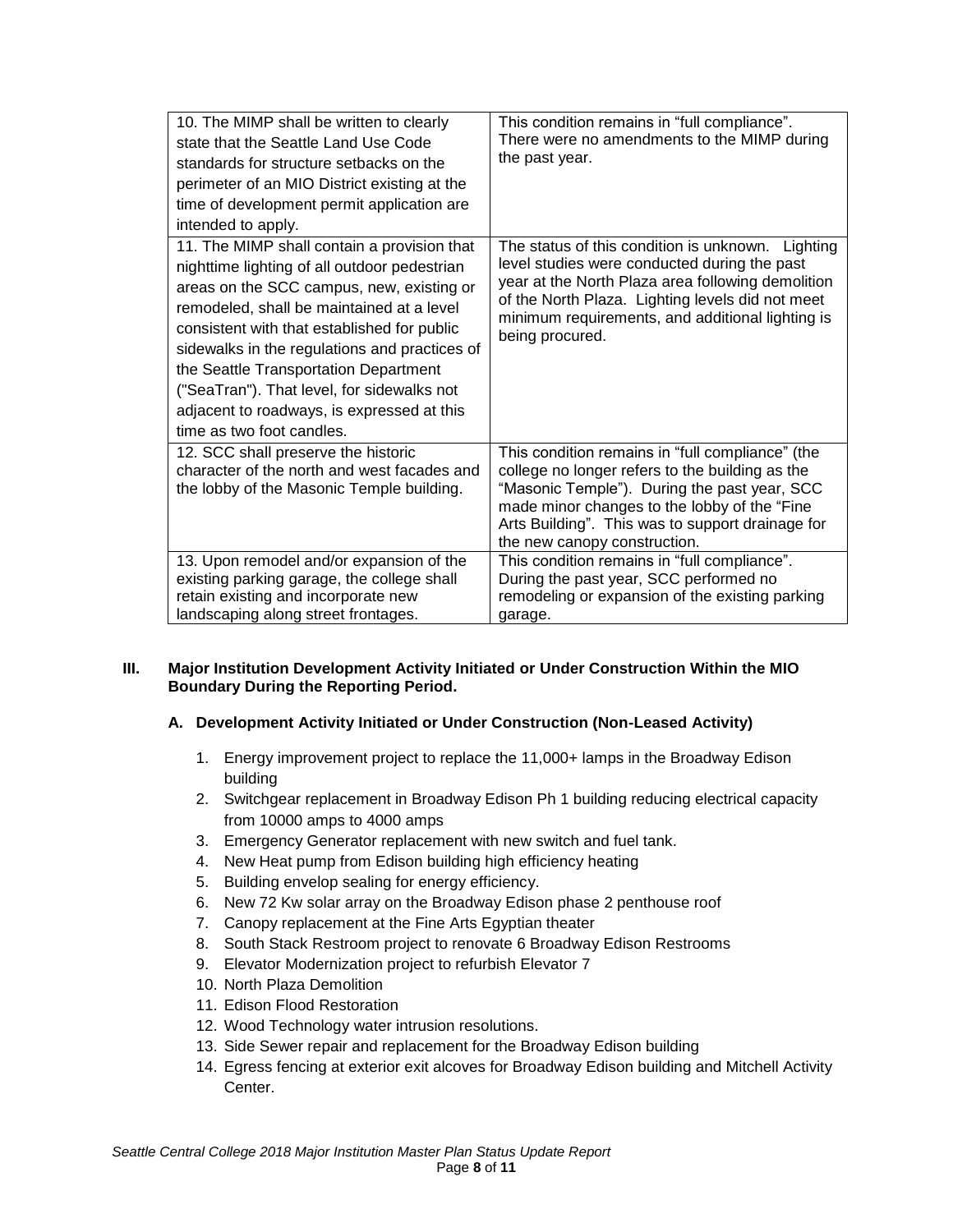- **B. Major Institution Leasing Activity to Non- Major Institution Uses:** One new tenant was added during this past year. Mill Creek Residential was added as a tenant in our 907 E Pine ST location; they signed a 1.5 year limited lease in order to facilitate their construction project on Broadway.
- **C.**
- **IV.** Major Institution Development Activity Outside but within 2,500 Feet of MIO District Boundary:
	- **A.** For the 1997 1998 Report, Land and Building Ownership and Leasing Activity existing on December 31, 1996. **N/A -- No Changes for the 1997-1998 report.**
	- **B.** Land & Building Acquisition During the Reporting Period: **None**
	- **C.** Leasing Activity During the Reporting Period: Mill Creek Construction office at 907 E Pine St.

## **V. Progress in Meeting Transportation Management Program (TMP)**

**A.** The following provides a general overview of progress made in achieving the goals and objectives contained in the TMP towards the reduction of single-occupant vehicle use by SCC employees, staff and/or students:

Seattle Central College continues to encourage all employees, staff, and students to commute utilizing modes of transportation other than driving alone. This objective is vital to reduce traffic congestion, decrease fuel consumption, and help to maintain/ improve air quality in the region. Results from the most recent CTR Employee survey (2017), as well as a recent student survey (2018), demonstrate the success of the program. SCC has succeeded in reducing its drive alone commuting rate among all CTR affected staff by over 8 percentage points compared to the rate submitted in the 2002 MIMP. In addition, the Drive Alone Rate for students is at a mere 21% of the entire student population. The "Vehicle Miles Traveled" rate has decreased more than 24% over the same period for employees. These statistics represent a significant improvement during the life of the MIMP and marks a considerable achievement by the SCC Transportation Coordinator's office. The current, weighted combined student and staff drive alone rates are seen here:

| <b>STUDENTS (413 Respondents)</b>             |  |  |       | <b>Total</b> |     |     |
|-----------------------------------------------|--|--|-------|--------------|-----|-----|
| <b>Drive Alone Commute</b>                    |  |  | 21%   |              | 87  |     |
| <b>Alternative Commute</b>                    |  |  |       | 79%          |     | 326 |
|                                               |  |  |       |              |     |     |
| <b>EMPLOYEES (201 Respondents, 2017 data)</b> |  |  |       | <b>Total</b> |     |     |
| Drive Alone Commute                           |  |  | 33.9% |              | 68  |     |
| <b>Alternative Commute</b>                    |  |  | 66.1% |              | 133 |     |
|                                               |  |  |       |              |     |     |
| <b>Combined (614 Respondents)</b>             |  |  |       | <b>Total</b> |     |     |
| Drive Alone Commute                           |  |  | 25.2% |              | 155 |     |
| AlternativeCommute                            |  |  | 74.8% |              | 459 |     |
|                                               |  |  |       |              |     | 614 |

## **Seattle Colleges Student Survey—Methodologies and Practices**

Seattle Colleges Transportation conducts an annual survey of all student commuting habits and practices. The survey for 2018 was conducted the last week of November and first week of December (November 26-December 7), and the results were compiled and organized by the Seattle College Transportation Coordinator, Jeff Keever.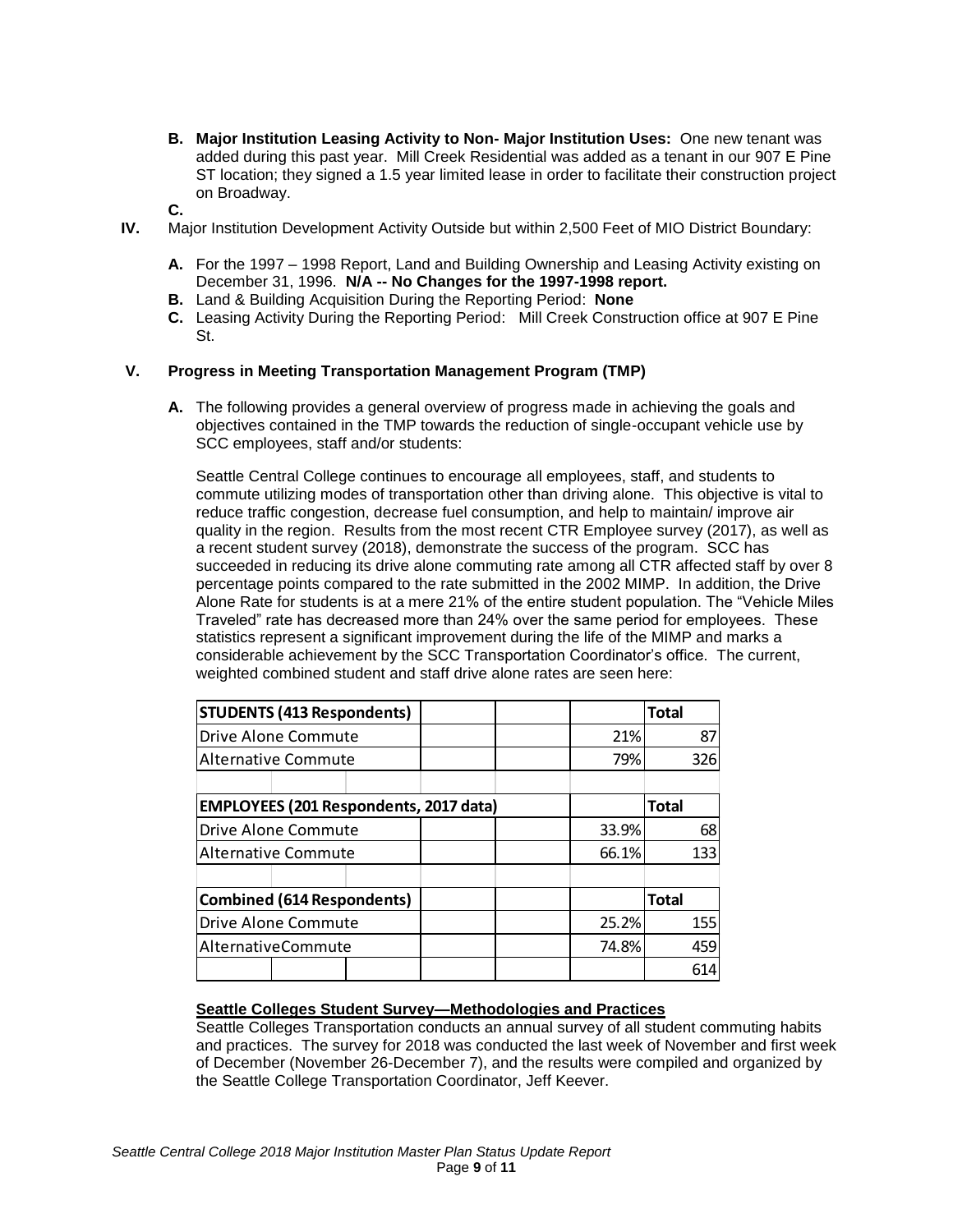## Method of Survey

The survey questions were devised and edited by the ETCs of all the campuses of the Seattle Colleges, and follow very closely the survey questions used for the employee surveys that are sent out every other year. The questions were sent to the District office to be sent as one email blast to all students of the district, to the email address of record for the student, on Monday November 26, 2018. Thus, the survey was sent to all currently registered and enrolled students. A follow up email was sent the following Monday, December 3 2018, to remind students to take the survey and to thank those who already had completed it. The survey tool used was Survey Monkey, and only one response per email address was allowed. Central hired a student transportation ambassador, who advertised the survey by means of tabling in a very busy hallway of the campus. The colleges offered a prize drawing as an incentive for students to complete the survey. The prizes were lightweight back packs, a \$25 ORCA card, and a Chinook Book (booklet of discounts for sustainability related stores or venues). Six prizes per campus were awarded (2 of each).

### Method of Compilation

The survey was closed to new responses after December 7. The results were initially collected by the District's sustainability Coordinator (it was his department's Survey Monkey account that was used). The raw data was sent to Jeff Keever, Seattle Colleges District Coordinator, on December 12. Jeff then filtered the results by campus to compute the rates of the various commute modes per campus, and used data from the 2017 employee survey results to compute the weighted average of drive alone rates per campus. For North Seattle College, since their MIMP requires reporting on folks who are on campus between the hours of 10am and 11am, the survey asked a specific question regarding this ("Are you typically on campus between the hours of 10 and 11am?"). The results for North were then computed using student responses of "yes" to that question, although the entire collection of data is also present in their report. The total number of respondents to the survey, per campus, are as follows:

- North Seattle College—150, or 2% of total student population
- Seattle Central College—413, or 5% of total student population
- South Seattle College—159, or almost 3% of total student population Total number of respondents was 722.
- **B.** There was one goal in the TMP submitted as part of the 2002 MIMP. Subsequent to that original submission, SCC has also tracked and made efforts to reduce total vehicle miles traveled. The following table provides a brief narrative statement about the progress SCC made this past year towards compliance with the original goal and the subsequent additional goal:

| <b>TMP Goals</b>          | <b>Compliance Progress</b>                                                |
|---------------------------|---------------------------------------------------------------------------|
| <b>Ensure that Single</b> | This goal has been fully achieved. Results from the latest survey         |
| Occupant Vehicle          | for staff indicate that SOV trips are approximately 34% of the total      |
| Trips (SOV) are no        | trips. As such, this goal is in complete compliance. In addition,         |
| more than 50% of the      | results from a recent student survey show a student drive-alone-          |
| SCC staff, faculty, and   | rate of a little over 21%.                                                |
| student commute trips     | The strategies employed to achieve this success include:                  |
| to and from campus.       | Offering reduced parking rates and dedicated parking spaces<br>٠          |
|                           | for staff who carpool;                                                    |
|                           | Offering a much discounted transit pass to staff (ORCA Card-<br>$\bullet$ |
|                           | Regional Pass) which can be used for any of the transit                   |
|                           | agencies in the larger Puget Sound region, including King                 |
|                           | County Metro busses, Pierce Transit, Community Transit,                   |